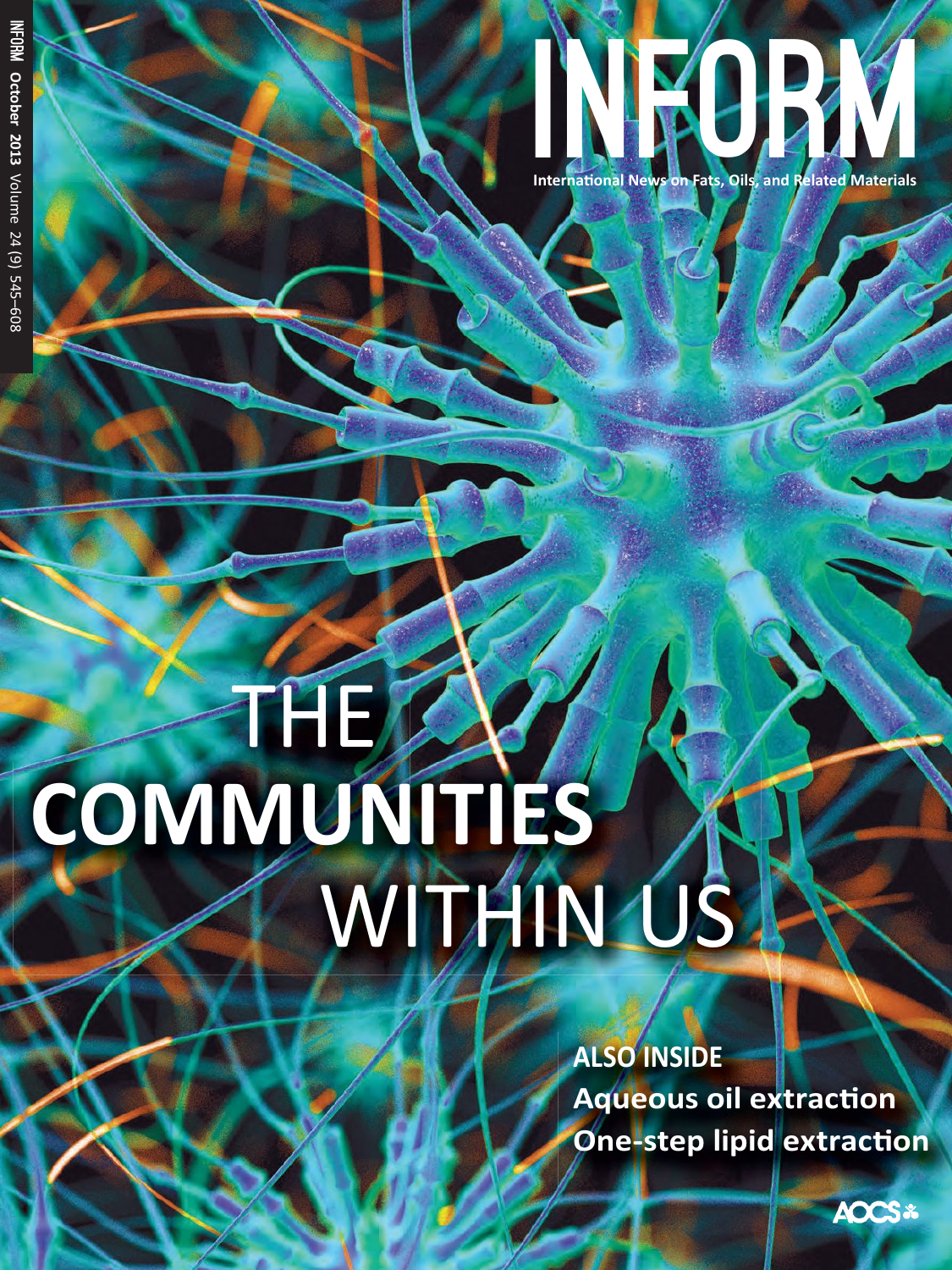## $\bf{A}$  **simple and efficient one-step** method for the extraction of lipid-soluble compounds from tissue and food

### **Adam Metherel**

There are many reasons for measuring lipids in a wide array of sample matrices. Lipids such as omega-3 fatty acids, *trans* fatty acids, and cholesterol play significant roles in human health and are commonly determined in blood and tissue for biomarker assessments. Lipid analysis is further required for government-mandated food labeling and has the potential to support efforts in food traceability. Other important applications of lipid analyses include biodiesel production for greener fuels and basic biomedical and biomolecular research. This broad spectrum of applications is accompanied by an equally broad number of tissue and food samples on which to perform fatty acid and lipid analysis. Regardless of whether one is performing lipid assessments in humans, rats, mice, eggs, or milk, or whether that assessment is for purposes of omega-3 profiling, cell function quantification, or food labeling, the single most common theme among them all is the complex analytical process.

Traditionally, lipid analysis is a tedious process requiring (i) sample collection, (ii) sample storage, (iii) sample preparation, (iv) measurement of analytes, and (v) data handling (Stark, 2008). Sample preparation can then be broken down further into (i) homogenization, (ii) extraction, and (iii) derivatization steps. Occasionally, and depending on the final goal of analysis, one or more of these steps can be combined into a single step, but these steps are rarely completely removed. Adding to the significant requirements of fatty acid analysis is the potential for additional analytical steps such as thin-layer chromatography for the separation of more specific fatty acid fractions. Although the analytical process for lipids is a challenge, significant advances have

been made over the past 10–15 years in collection (e.g., fingertip prick blood collection) (Marangoni *et al.*, 2004), extraction (e.g., ultrasonic energy) (Luque-Garcia and Luque de Castro, 2007), derivatization (e.g., microwave energy) (Armstrong *et al.*, 2008), and fast gas chromatographic steps (Masood *et al.*, 2008). Despite these advances, more traditional methods remain entrenched as standard procedure in many research institutions.

### **LIMITATIONS OF CURRENT METHODS**

A comparison of the three most commonly used fatty acid extraction methods from food was carried out in flaxseed (Taha *et al.*, 2012). These three methods are (i) the International Organization for Standardization (ISO) method, (ii) the AOAC International method, used most commonly in industry for nutritional labeling purposes, and (iii) the Folch method, used most commonly in academic settings for agricultural, nutritional, and biochemical research. These methods commonly require between 4 and 24 hours to complete and can require up to 10 grams (g) of

CONTINUED ON NEXT PAGE

**•** Traditional methods of analyzing lipids in tissue and food can take between **4 and 24 hours to complete and may require** up to 10 grams of sample and as much as 500 milliliters of solvents for the extraction process.

**•** The Folch method-commonly used in  $a$ gricultural, nutritional, and biochemical research–requires manual pipetting, for which **Lighthrow Washington State State In-** yields may vary from individual to individual, thus making comparative analysis difficult.

**•** The following article describes a simple and efficient one-step method for extracting cholesterol and fatty acids that requires no pipetting, no centrifugation, and no mixing of standards and solvents. The method increases analytical precision while reducing the time required to perform the separation technique.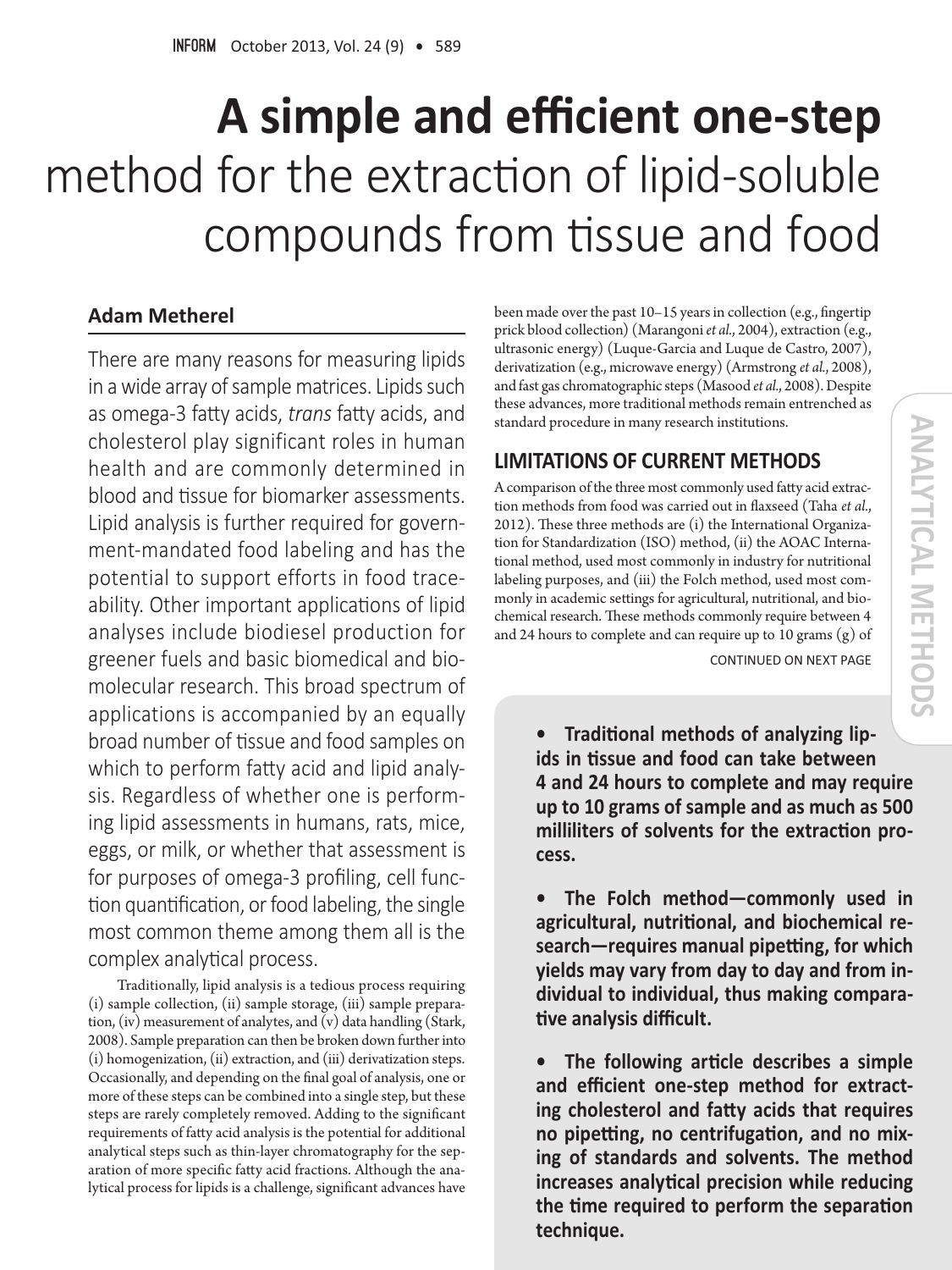

### $FIG. 1.$ *lmage of extraction filter*  $e$ *auipped with syringe.*

sample and as much as 500 milliliters (mL) of solvents for the extraction process. Specifically, the Folch method uses a 2:1:0.8 chloroform/methanol/aqueous buffer solvent mixture. Extraction of the lipids is performed with 2:1 chloroform/ methanol, and the aqueous buffer is added to facilitate the separation of polar (methanol) and nonpolar (chloroform) layers. This separation step requires centrifugation of the mixture followed by the manual pipetting of the bottom lipid-containing chloroform layer for the isolation of extracted lipids.

Manual laboratory techniques can yield significant variability from day to day and sample to sample within an individual. This variability is even larger between individuals within the same lab or between different labs and makes comparative analyses difficult. Methods and techniques designed to automate and simplify these procedures can reduce variability thereby improving analysis between multiple datasets.

### **A SIMPLE AND ACCURATE ONE-STEP EXTRACTION METHOD**

Certo Labs has recently developed both a fatty acid and a cholesterol extraction kit to expedite the process of extracting lipids from various tissue

# INFORMATION

- Armstrong, J.M., A.H. Metherel, and K.D. Stark, Direct microwave transesterification of fingertip prick blood samples for fatty acid determinations, Lipids 43:187-196 (2008).
- Luque-Garcia, J.L., and M.D. Luque de Castro, Ultrasoundassisted Soxhlet extraction: an expeditive approach for solid sample treatment. Application to the extraction of total fat from oleaginous seeds, J. Chromatogr. A 1034:237-242 (2004).
- Marangoni, F., C. Colombo, and C. Galli, A method for the direct evaluation of the fatty acid status in a drop of blood from a fingertip in humans: applicability to nutritional and epidemiological studies, Anal. Biochem. 326:267-272 (2004).
- Masood, A., K.D. Stark, and N. Salem, Jr., A simplified and efficient method for the analysis of fatty acid methyl esters suitable for large clinical studies, J. Lipid Res. 46:2299-2305 (2005).
- Stark, K.D., Analytical implications of routine clinical testing for omega-3 fatty acid biomarkers, Lipid Technol. 20:177-179 (2008).
- Taha, A.Y., A.H. Metherel, and K.D. Stark, Comparative analysis of standardised and common modifications of methods for lipid extraction for the determination of fatty acids, Food Chem. 134:427-433 (2012).

and food samples. These extraction kits are based on the Folch extraction method, which requires significant experience and skill to achieve accuracy and precision. The aims are to simplify the method without compromising this accuracy and precision and to allow non-experts to perform the lipid extractions with ease and confidence, and in significantly less time than would traditionally be required.

Using the Certo kit requires no pipetting, no centrifugation, and no mixing of standards and solvents. The pre-mixed extraction solvents are added to the tissue or food sample, and subsequently homogenized and extracted as normal. Following this, the aqueous buffer is added and the sample/solvent, inverted twice, added to the extraction syringe and passed through the treated filter (Fig. 1) by the gentle plunging of the syringe. The lipid-containing chloroform mixture is collected, and the non-lipid-containing water/methanol is selectively trapped and left behind in the filter. The Certo kit uses a 2:1:0.5 chloroform/methanol/aqueous buffer solvent mixture that is slightly different from the Folch method (2:1:0.8). The Folch solvent ratios are intended for optimal separation of polar and nonpolar phases by centrifugation. Conversely, the modification of this ratio in the Certo kit is intended for optimal separation of polar and nonpolar phases by the aqueous filter.

The Certo kit has been tested for both cholesterol and fatty acids in a variety of foods and tissues and compared with the classic Folch method. Accuracy of lipid concentrations  $(mg/g)$  in egg and brain samples was similar (Fig. 2). The Certo kit also provided greater precision as the relative standard deviations averaged 4% in egg and 10% in brain, whereas Folch results averaged 6% in egg and 17% in brain. We hypothesize this is due to the removal of human error associated with manual pipetting, and it should be noted the Folch results were generated from a highly trained technician with 5+ years of experience in fatty acid determinations.

In addition to the increased analytical precision, using the Certo kit appreciably reduces the time required to perform the separation technique. The extraction time for the egg and brain data presented herein (6 samples each) required only 3 minutes using the Certo kit, while it took 12 minutes using the conventional Folch method. This correlates to an average of 30 seconds per extraction when using the Certo kit and 2 minutes per extraction for the Folch method.

Currently, the Certo kit has been assessed and developed for use in cholesterol and fatty acid extractions from approximately 100 mg of tissue or food samples; however, the kit has the potential for application to the preparation of any lipid-soluble compound including vitamins A, D and E; pesticides; and antibiotics. In addition, a larger-volume extraction kit that will allow for the analysis of up to 1 g of a sample and uses 20 mL of 2:1 chloroform/methanol for extraction is in development. These simple, easy, and highthroughput extraction kits promise to save academic and industry researchers' additional time and costs without compromising the accuracy and precision of the determination of lipid compounds.

Adam Metherel is the Mitacs Elevate Industrial Post-Doctoral Fellow at Certo Labs, Inc., and the University of Waterloo in *Ontario, Canada. He can be reached at ahmether@uwaterloo.ca or adam@certolabs.com.*